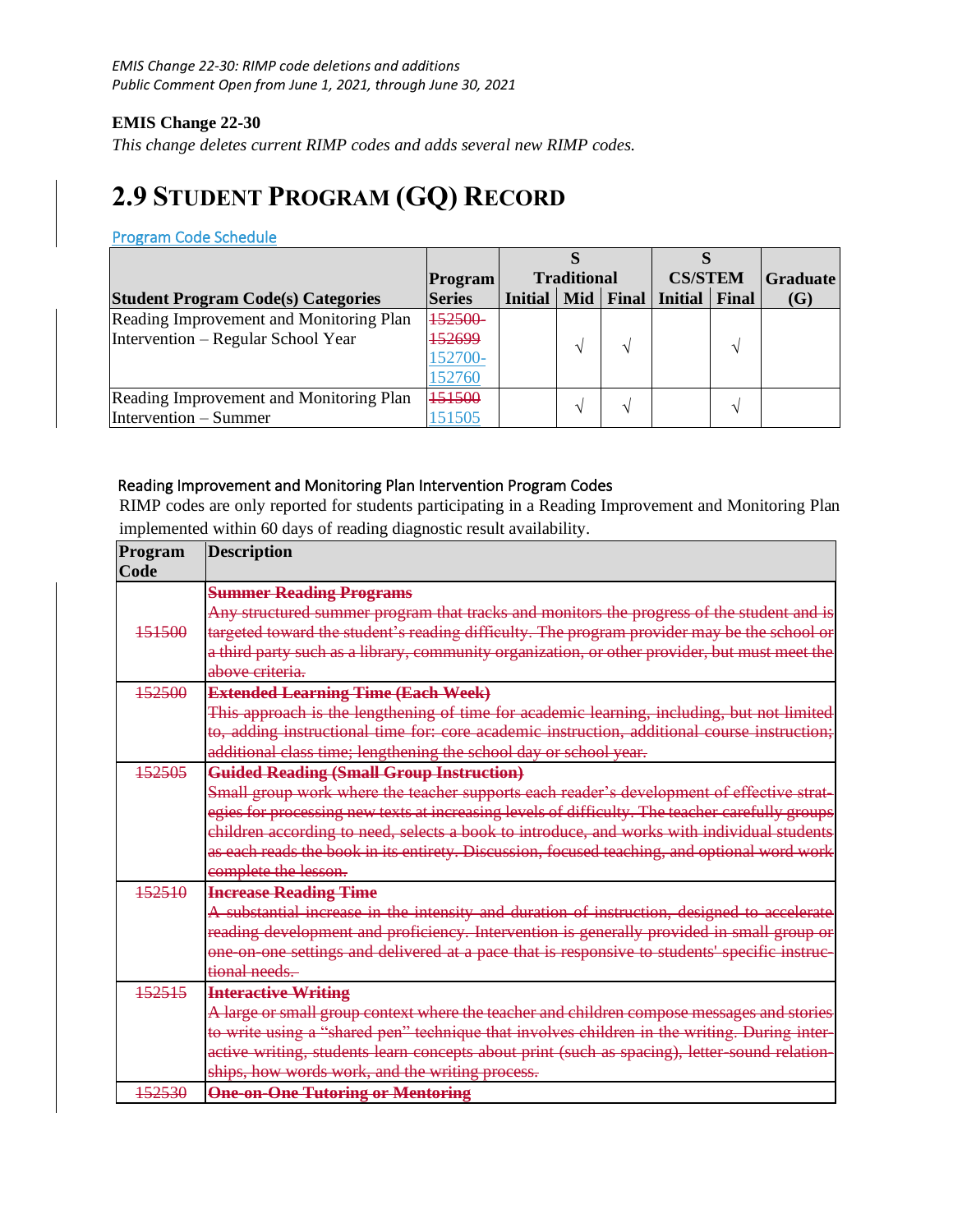| Program<br>Code | <b>Description</b>                                                                            |
|-----------------|-----------------------------------------------------------------------------------------------|
|                 | Provides individualized instruction focused on skill-specific deficits and remediation or en- |
|                 | richment in academic skills. It also provides individual academic assistance.                 |
| 152535          | <b>Orton-Gillingham</b>                                                                       |
|                 | An Orton-Gillingham approach is a multi-sensory, structured, explicit, systematic, sequen-    |
|                 | tial, cumulative, diagnostic and prescriptive instructional approach for reading and writing; |
|                 | which targets: phonemic awareness, sound-letter correspondence (phonics), spelling, hand-     |
|                 | writing, fluency, morphology, vocabulary and comprehension. Teaching steps are: synthetic     |
|                 | and analytic presentation, opportunity for practice and teaching to mastery of a structured   |
|                 | scope and sequence.                                                                           |
| 152540          | <b>Peer-Assisted Learning Strategies</b>                                                      |
|                 | The intentional pairing of higher and lower achieving students in which students exchange     |
|                 | the roles of player and coach, resulting in gaining knowledge from each other through prac-   |
|                 | tice and reinforcement.                                                                       |
| 152545          | <b>Phonemic Awareness and Phonemic Decoding</b>                                               |
|                 | Phonemic awareness is the ability to hear, identify, and manipulate individual sounds (pho-   |
|                 | nemes) in spoken words. This understanding improves students' word reading and compre-        |
|                 | hension and helps them learn to spell. To decode words, learners must recognize the letters   |
|                 | in the word, associate each letter with its sound, hold these sounds in sequence in memory,   |
|                 | blend these sounds together to determine the word and retrieve the memory of the words.       |
|                 | Together, phonemic awareness and phonemic decoding are key foundational skills for be-        |
|                 | ginning readers.                                                                              |
| 152550          | <b>Proactive Intervention</b>                                                                 |
|                 | Explicit instruction in synthetic phonics with a focus on fluency.                            |
| 152565          | <b>Responsive Intervention</b>                                                                |
|                 | Explicit instruction in synthetic phonics with a focus on analogy phonics.                    |
| 152570          | <b>Shared Reading</b>                                                                         |
|                 | During shared reading, the teacher and children read an enlarged text together as the teacher |
|                 | explicitly demonstrates reading strategies such as word by word matching, word solving,       |
|                 | and fluency.                                                                                  |
| 152575          | <b>Sight Word Instruction</b>                                                                 |
|                 | Intervention designed to increase students' ability to recognize and read individual words    |
|                 | with fluency and automaticity. Instruction to improve sight word reading may focus on im-     |
|                 | proving students' decoding strategies, knowledge of word parts and patterns, the use of anal- |
|                 | ogies, and writing.                                                                           |
| 152585          | <b>Supplemental Instruction in Decoding Skills</b>                                            |
|                 | Early, explicit and systematic instruction in phonics can help strengthen students' decoding  |
|                 | skills. Strategies include: using manipulatives to help teach letter-sound relationships,     |
|                 | providing differentiated instruction and helping students understand the purpose of phonics   |
|                 | by engaging them in reading and writing activities that requires them to apply the infor-     |
|                 | mation taught.                                                                                |
| 152595          | Other Explicit Instruction of Comprehension Interventions                                     |
|                 | A comprehension intervention is selected based on student's area of need and is taught        |
|                 | through modeling, guided practice, group practice, and independent application. Growth is     |
|                 | monitored to determine impact whereby strategy is continued or abandoned.                     |
| 152600          | <b>Other Explicit Instruction of Fluency Interventions</b>                                    |
|                 | A fluency intervention is selected based on student's area of need and is taught through      |
|                 | modeling, guided practice, group practice, and independent application. Growth is moni-       |
|                 | tored to determine impact whereby strategy is continued or abandoned.                         |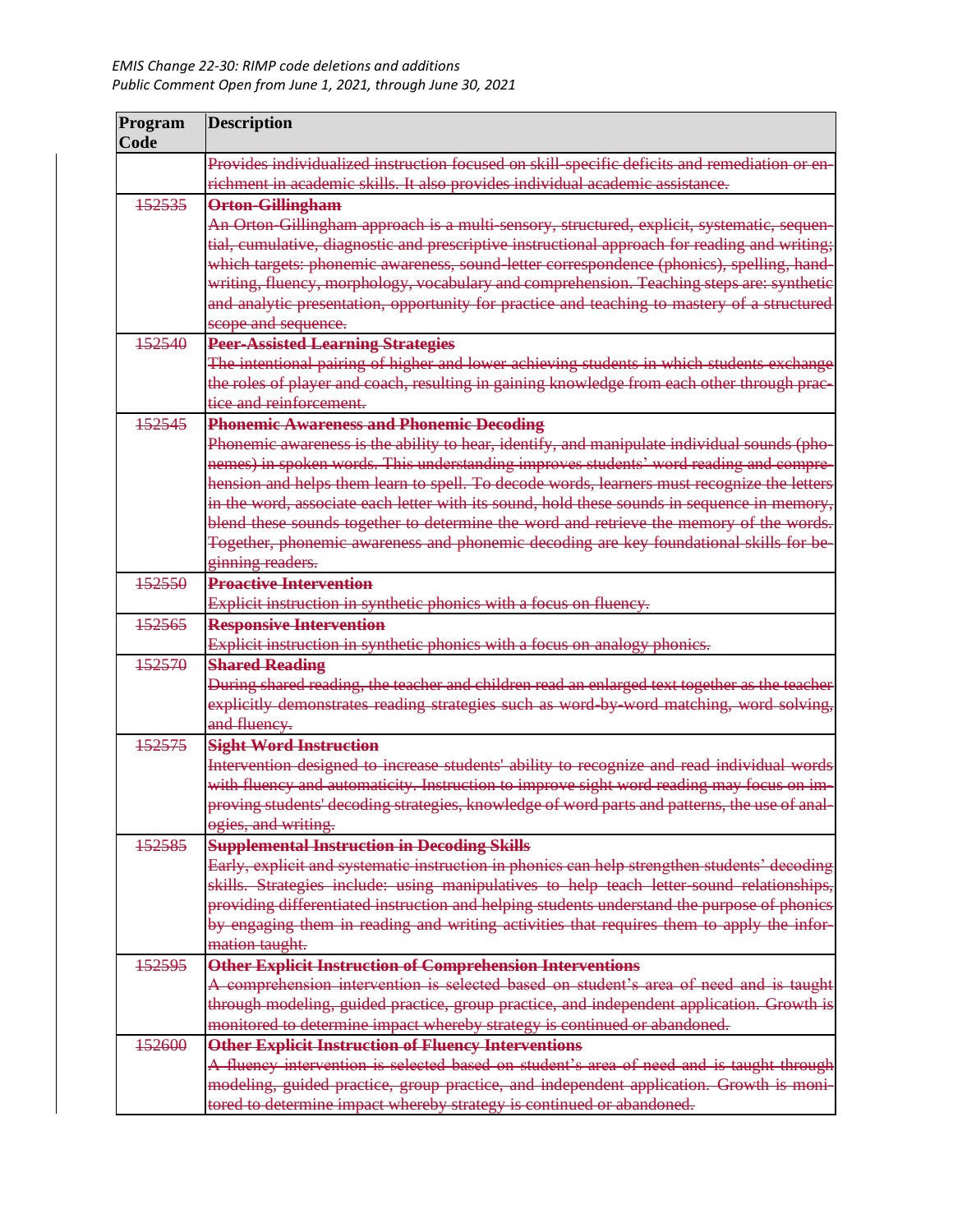| Program<br>Code | <b>Description</b>                                                                                                                                                                 |
|-----------------|------------------------------------------------------------------------------------------------------------------------------------------------------------------------------------|
| 152605          | <b>Other Explicit Instruction of Vocabulary Interventions</b>                                                                                                                      |
|                 | A vocabulary intervention is selected based on student's area of need and is taught through                                                                                        |
|                 | modeling, guided practice, group practice, and independent application. Growth is moni-                                                                                            |
|                 | tored to determine impact whereby strategy is continued or abandoned.                                                                                                              |
| 152610          | <b>Other Language Experience Approach</b>                                                                                                                                          |
|                 | LEA uses the student's own language and prior experiences to create connected text. The                                                                                            |
|                 | student dictates words/story/text to the teacher who records it exactly as stated, reads it back                                                                                   |
|                 | to student, and student reads it to others.                                                                                                                                        |
| 152699          | <b>Other Intervention</b>                                                                                                                                                          |
|                 | An intervention included in a student's Reading Improvement and Monitoring Plan that is<br>not described by any other intervention in the 152500 - 152610 or 151500 program codes. |
| 151505          | <b>Summer Structured Literacy Programs</b>                                                                                                                                         |
|                 | A structured literacy program that continues to track and monitor the progress of the student                                                                                      |
|                 | once the school year ends. The program should be targeted toward the identified needs of                                                                                           |
|                 | the student.                                                                                                                                                                       |
|                 | <i>*This option is only to be used in addition to interventions offered during the school</i>                                                                                      |
|                 | year. Replaces code 151500 Summer Reading Programs.                                                                                                                                |
| 152700          | <b>Explicit Intervention in Writing - Focus on Foundation Skills / Transcription</b>                                                                                               |
|                 | Explicit instruction in handwriting (manuscript, cursive), keyboarding, and spelling, follow-                                                                                      |
|                 | ing a scope and sequence of skills that aligns to the explicit phonics instruction.                                                                                                |
|                 | See page 31 in Ohio's Plan to Raise Literacy Achievement (Transcription).                                                                                                          |
| 152705          | <b>Explicit Intervention in Writing - Focus on Composition Skills</b>                                                                                                              |
|                 | Explicit instruction in sentence structure - grammar, syntax, vocabulary usage, sentence                                                                                           |
|                 | types, organizing ideas for writing (including graphic organizers and oral rehearsal). This                                                                                        |
|                 | should focus on the function of words and connect to content area knowledge.                                                                                                       |
|                 | See page 31 in Ohio's Plan to Raise Literacy Achievement (Self Regulation and Text Gen-                                                                                            |
|                 | eration)                                                                                                                                                                           |
| 152710          | <b>Explicit Intervention in Phonemic Awareness</b>                                                                                                                                 |
|                 | Phonemic awareness is the ability to hear, identify, and manipulate individual sounds (pho-                                                                                        |
|                 | nemes) in spoken words. This falls under the umbrella term of phonological awareness. This                                                                                         |
|                 | understanding improves students' word reading and helps them learn to spell.                                                                                                       |
|                 | Intervention focus for phonemic awareness uses an informal phonological awareness assess-                                                                                          |
|                 | ment to determine student current skill attainment and provides instruction and practice with                                                                                      |
|                 | feedback to build more advanced skills following a sequence (such as Ohio's Learning                                                                                               |
|                 | Standards Foundational Skills, p. 28), moving from more basic skills such as segmenting                                                                                            |
|                 | and blending syllables in a word to more advanced skills such as substituting medial vowel                                                                                         |
|                 | sounds.                                                                                                                                                                            |
|                 | See page 27 in Ohio's Plan to Raise Literacy Achievement.                                                                                                                          |
| 152715          | <b>Explicit Intervention in Sight Word Recognition</b>                                                                                                                             |
|                 | Intervention designed to increase students' ability to recognize and read individual words                                                                                         |
|                 | using phoneme grapheme mapping of regular parts and explicit call out of irregular parts.                                                                                          |
|                 | They store the connected sounds and letters of words (along with their meaning) as in-                                                                                             |
|                 | stantly recognizable sight words.                                                                                                                                                  |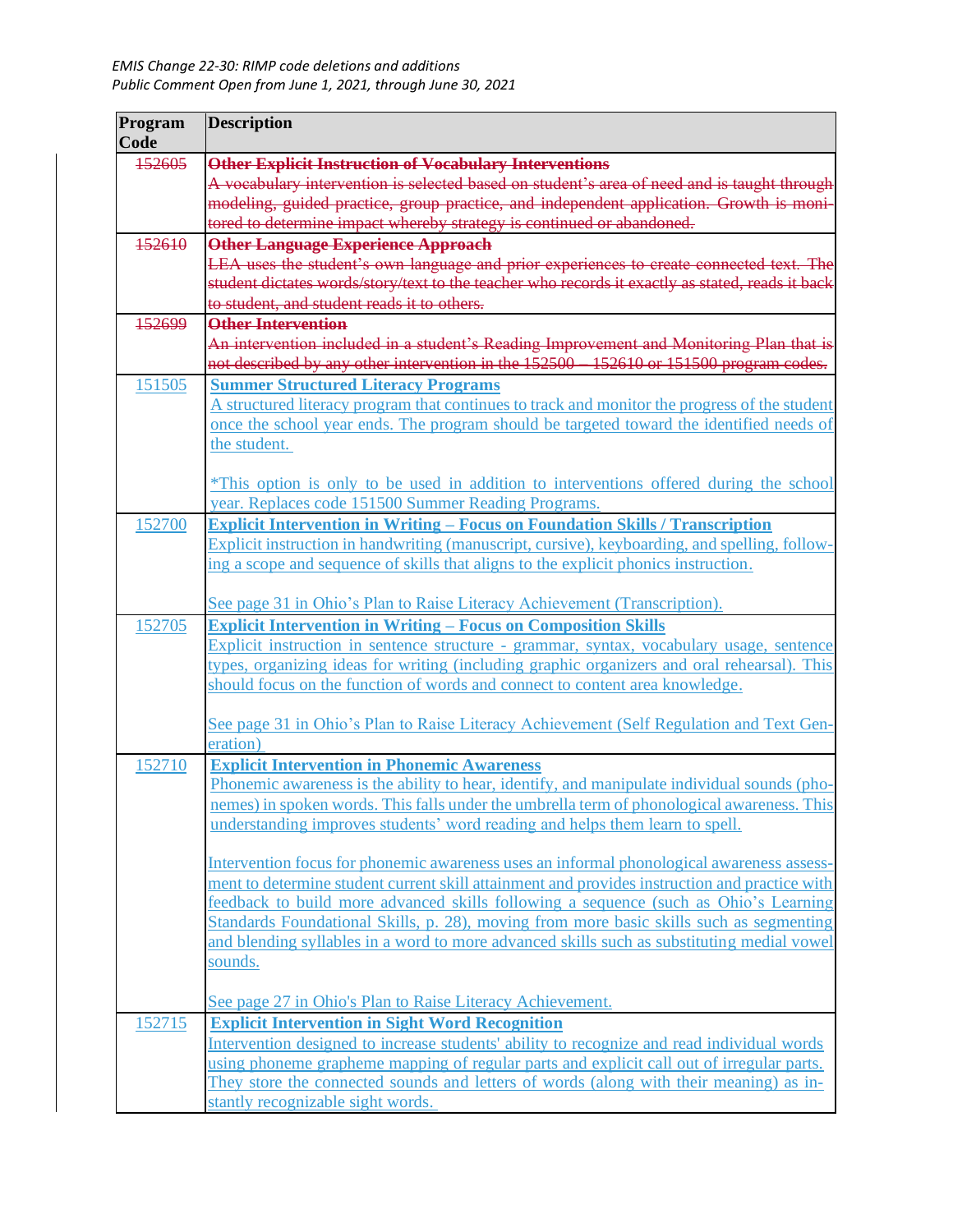| Program | <b>Description</b>                                                                                                                                                                     |
|---------|----------------------------------------------------------------------------------------------------------------------------------------------------------------------------------------|
| Code    |                                                                                                                                                                                        |
|         | Sight word recognition instruction should focus on phoneme-grapheme mapping and not                                                                                                    |
|         | rely on practices such as the use of flash cards.                                                                                                                                      |
|         |                                                                                                                                                                                        |
|         | See page 27 in Ohio's Plan to Raise Literacy Achievement. Replaces code 152575 Sight                                                                                                   |
|         | Word Instruction.                                                                                                                                                                      |
| 152720  | <b>Explicit Intervention in Decoding</b>                                                                                                                                               |
|         | Early, explicit, and systematic instruction in phonics can help strengthen students' decoding                                                                                          |
|         | skills. Phonics instruction should follow a phonics scope and sequence.                                                                                                                |
|         | Intervention focus for phonics uses data from an informal phonics decoding survey to de-                                                                                               |
|         | termine the highest level of decoding skills mastered and teach the next skills in the pro-                                                                                            |
|         | gression. Use of connected text (decodable readers) is critical to developing phonics skills.                                                                                          |
|         |                                                                                                                                                                                        |
|         | See page 27 in Ohio's Plan to Raise Literacy Achievement.                                                                                                                              |
| 152725  | <b>Explicit Intervention in Comprehension</b>                                                                                                                                          |
|         | Before focusing intervention efforts on comprehension, it is critical to ascertain if stu-                                                                                             |
|         | dents need additional instruction in phonics, fluency, vocabulary, sentence structure and                                                                                              |
|         | text structure.                                                                                                                                                                        |
|         |                                                                                                                                                                                        |
|         | Intervention focus should be on a limited number of strategies that are intentional mental                                                                                             |
|         | actions during reading that improve reading comprehension. They are deliberate efforts by                                                                                              |
|         | a reader to better understand or remember what is being read and build knowledge. Teach<br>students to question, visualize, monitor/clarify, infer, and summarize.                     |
|         |                                                                                                                                                                                        |
|         | Student knowledge of a subject, background knowledge and academic vocabulary are                                                                                                       |
|         | key contributors to overall comprehension.                                                                                                                                             |
|         |                                                                                                                                                                                        |
|         | See page 28 in Ohio's Plan to Raise Literacy Achievement.                                                                                                                              |
| 152730  | <b>Explicit Intervention in Fluency</b>                                                                                                                                                |
|         | A fluency intervention is appropriate for students who are accurate in their reading of                                                                                                |
|         | grade level texts, but lack automaticity. The three components of fluency – appropriate                                                                                                |
|         | speed, accuracy, prosody – can be addressed through instructional strategies such as re-<br>peated readings, partner reading, choral reading, technology-assisted reading, timed read- |
|         | ing, phrased reading, echo reading.                                                                                                                                                    |
|         |                                                                                                                                                                                        |
|         | See page 28 in Ohio's Plan to Raise Literacy Achievement.                                                                                                                              |
| 152735  | <b>Explicit Intervention in Vocabulary</b>                                                                                                                                             |
|         | Teach high utility words and academic language, including instruction in morphology (the                                                                                               |
|         | meanings of roots and combining forms, prefixes, and suffixes) using explicit instructional                                                                                            |
|         | routines. Words should be taught in clusters and connected to texts. In addition, there should                                                                                         |
|         | be judicious review with multiple exposures of previously taught words.                                                                                                                |
|         |                                                                                                                                                                                        |
|         | See page 28 in Ohio's Plan to Raise Literacy Achievement.                                                                                                                              |
| 152740  | <b>Small Group Scaffolding of Complex Text</b>                                                                                                                                         |
|         | It is important <u>for all students</u> , including those that are reading below grade level, to access                                                                                |
|         | complex texts daily. In order to do this, teachers can provide scaffolded instruction for stu-                                                                                         |
|         | dents, which can include, but is not limited to: pre-teaching vocabulary, focus on language                                                                                            |